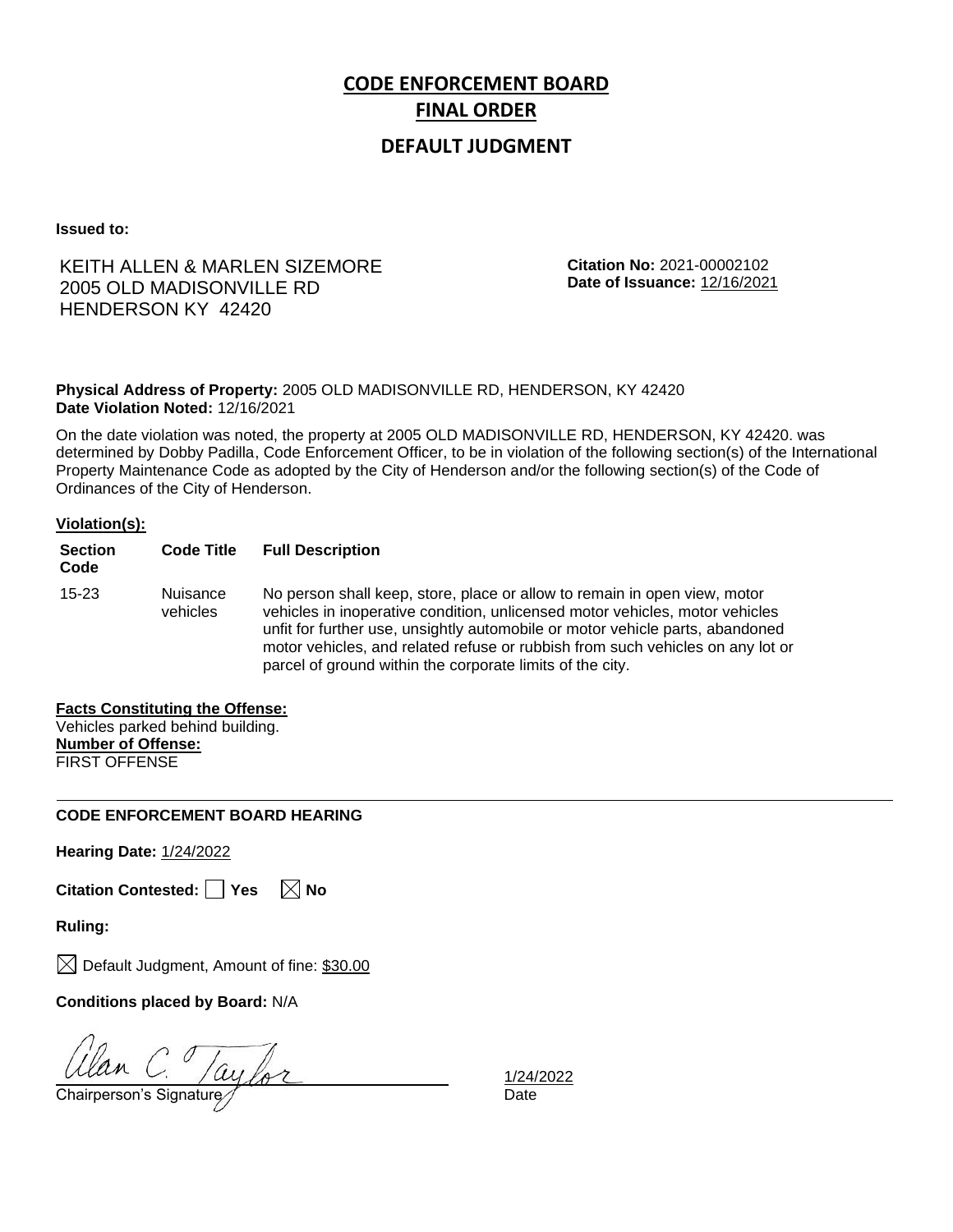# **DEFAULT JUDGMENT**

**Issued to:**

# WILKE WILLIAM K & JANICE C 311 SAND LN HENDERSON KY 42420

**Citation No:** 2021-00002104 **Date of Issuance:** 12/16/2021

## **Physical Address of Property:** 311 SAND LN, HENDERSON, KY 42420 **Date Violation Noted:** 12/16/2021

On the date violation was noted, the property at 311 SAND LN, HENDERSON, KY 42420. was determined by Dobby Padilla, Code Enforcement Officer, to be in violation of the following section(s) of the International Property Maintenance Code as adopted by the City of Henderson and/or the following section(s) of the Code of Ordinances of the City of Henderson.

## **Violation(s):**

| <b>Section</b><br>Code | <b>Code Title</b>    | <b>Full Description</b>                                                                                                                                                                                                                                                                                                                                                                   |
|------------------------|----------------------|-------------------------------------------------------------------------------------------------------------------------------------------------------------------------------------------------------------------------------------------------------------------------------------------------------------------------------------------------------------------------------------------|
| $15 - 23$              | Nuisance<br>vehicles | No person shall keep, store, place or allow to remain in open view, motor<br>vehicles in inoperative condition, unlicensed motor vehicles, motor vehicles<br>unfit for further use, unsightly automobile or motor vehicle parts, abandoned<br>motor vehicles, and related refuse or rubbish from such vehicles on any lot or<br>parcel of ground within the corporate limits of the city. |

## **Facts Constituting the Offense:**

Two vehicles one by road one by the house. **Number of Offense:** FIRST OFFENSE

## **CODE ENFORCEMENT BOARD HEARING**

**Hearing Date:** 1/24/2022

| Citation Contested: Yes |  |  | $\boxtimes$ No |
|-------------------------|--|--|----------------|
|-------------------------|--|--|----------------|

**Ruling:**

 $\boxtimes$  Default Judgment, Amount of fine: \$30.00

**Conditions placed by Board:** N/A

 $\frac{U$ lan C.  $/ay$  for  $\frac{1}{24}$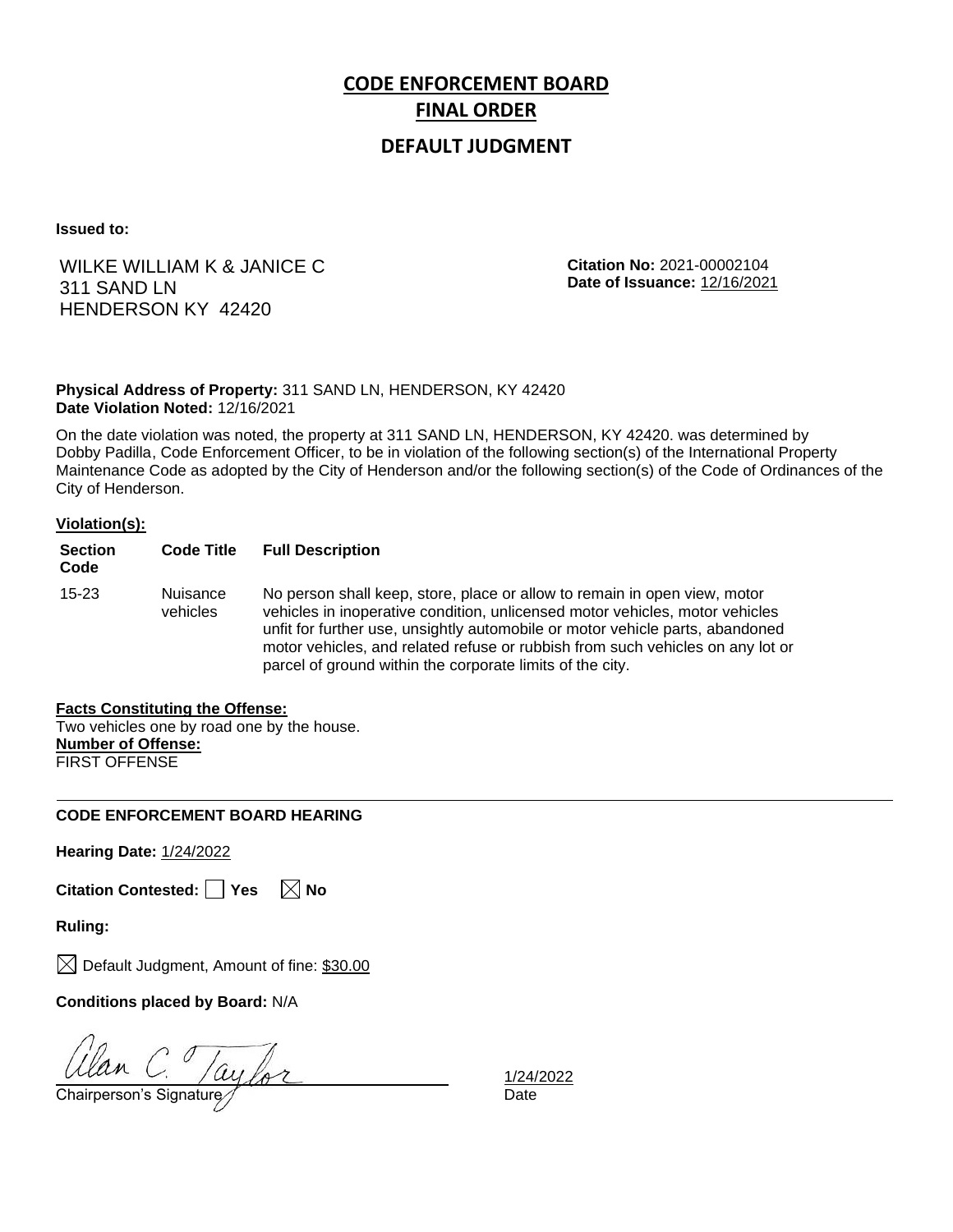# **DEFAULT JUDGMENT**

**Issued to:**

# RAMON CORVEA MONTERREY 24 S HOLLOWAY ST HENDERSON KY 42420

**Citation No:** 2021-00002115 **Date of Issuance:** 12/20/2021

**Physical Address of Property:** 24 S HOLLOWAY ST, HENDERSON, KY 42420 **Date Violation Noted:** 12/20/2021

On the date violation was noted, the property at 24 S HOLLOWAY ST, HENDERSON, KY 42420. was determined by Dobby Padilla, Code Enforcement Officer, to be in violation of the following section(s) of the International Property Maintenance Code as adopted by the City of Henderson and/or the following section(s) of the Code of Ordinances of the City of Henderson.

### **Violation(s):**

| <b>Section</b><br>Code | <b>Code Title</b>    | <b>Full Description</b>                                                                                                                                                                                                                                                                                                                                                                   |
|------------------------|----------------------|-------------------------------------------------------------------------------------------------------------------------------------------------------------------------------------------------------------------------------------------------------------------------------------------------------------------------------------------------------------------------------------------|
| $15 - 23$              | Nuisance<br>vehicles | No person shall keep, store, place or allow to remain in open view, motor<br>vehicles in inoperative condition, unlicensed motor vehicles, motor vehicles<br>unfit for further use, unsightly automobile or motor vehicle parts, abandoned<br>motor vehicles, and related refuse or rubbish from such vehicles on any lot or<br>parcel of ground within the corporate limits of the city. |

## **Facts Constituting the Offense:**

Box van parked by house. **Number of Offense:** FIRST OFFENSE

## **CODE ENFORCEMENT BOARD HEARING**

**Hearing Date:** 1/24/2022

| Citation Contested: Yes |  | $\boxtimes$ No |
|-------------------------|--|----------------|
|-------------------------|--|----------------|

**Ruling:**

 $\boxtimes$  Default Judgment, Amount of fine: \$30.00

**Conditions placed by Board:** N/A

 $\frac{U$ lan C.  $/ay$  for  $\frac{1}{24}$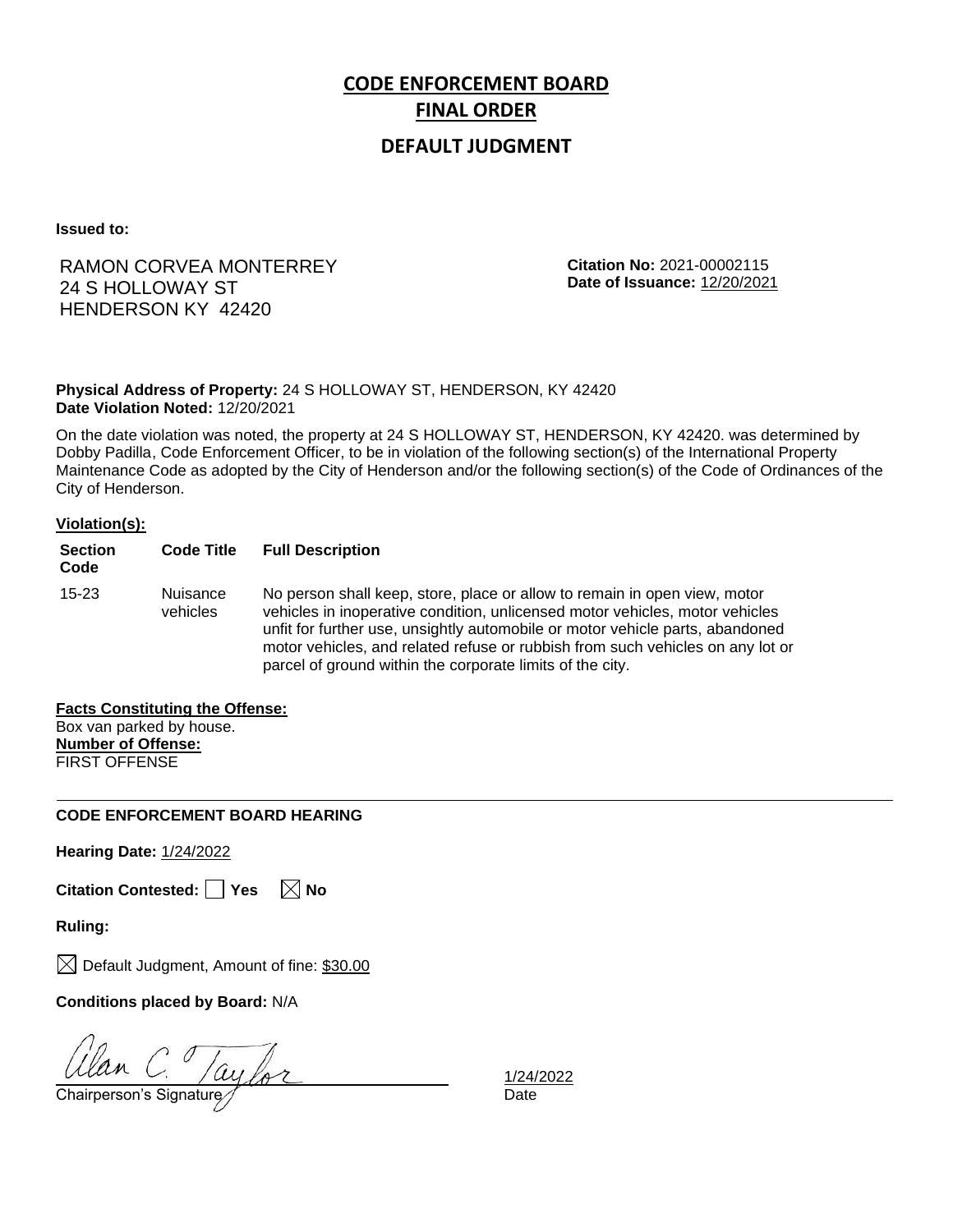# **DEFAULT JUDGMENT**

**Issued to:**

EASON JACK E 510 HARDING AVE HENDERSON KY 42420 **Citation No:** 2021-00002141 **Date of Issuance:** 12/13/2021

**Physical Address of Property:** 510 HARDING AVE, HENDERSON, KY 42420 **Date Violation Noted:** 12/13/2021

On the date violation was noted, the property at 510 HARDING AVE, HENDERSON, KY 42420. was determined by Dobby Padilla, Code Enforcement Officer, to be in violation of the following section(s) of the International Property Maintenance Code as adopted by the City of Henderson and/or the following section(s) of the Code of Ordinances of the City of Henderson.

### **Violation(s):**

| <b>Section</b><br>Code | <b>Code Title</b>     | <b>Full Description</b>                                                                                                            |
|------------------------|-----------------------|------------------------------------------------------------------------------------------------------------------------------------|
| 308.1                  | Rubbish or<br>garbage | Exterior property and premises, and the interior of every structure, shall be<br>free from any accumulation of rubbish or garbage. |

## **Facts Constituting the Offense:**

Limbs and brush piled up at end of lot in front.10 **Number of Offense:** FIRST OFFENSE

## **CODE ENFORCEMENT BOARD HEARING**

**Hearing Date:** 1/24/2022

|  | Citation Contested: Yes |  |  | $\boxtimes$ No |  |
|--|-------------------------|--|--|----------------|--|
|--|-------------------------|--|--|----------------|--|

**Ruling:**

 $\boxtimes$  Default Judgment, Amount of fine: \$30.00

**Conditions placed by Board:** N/A

 $\frac{d}{d}$ C.  $\frac{1}{2}$   $\frac{1}{24}$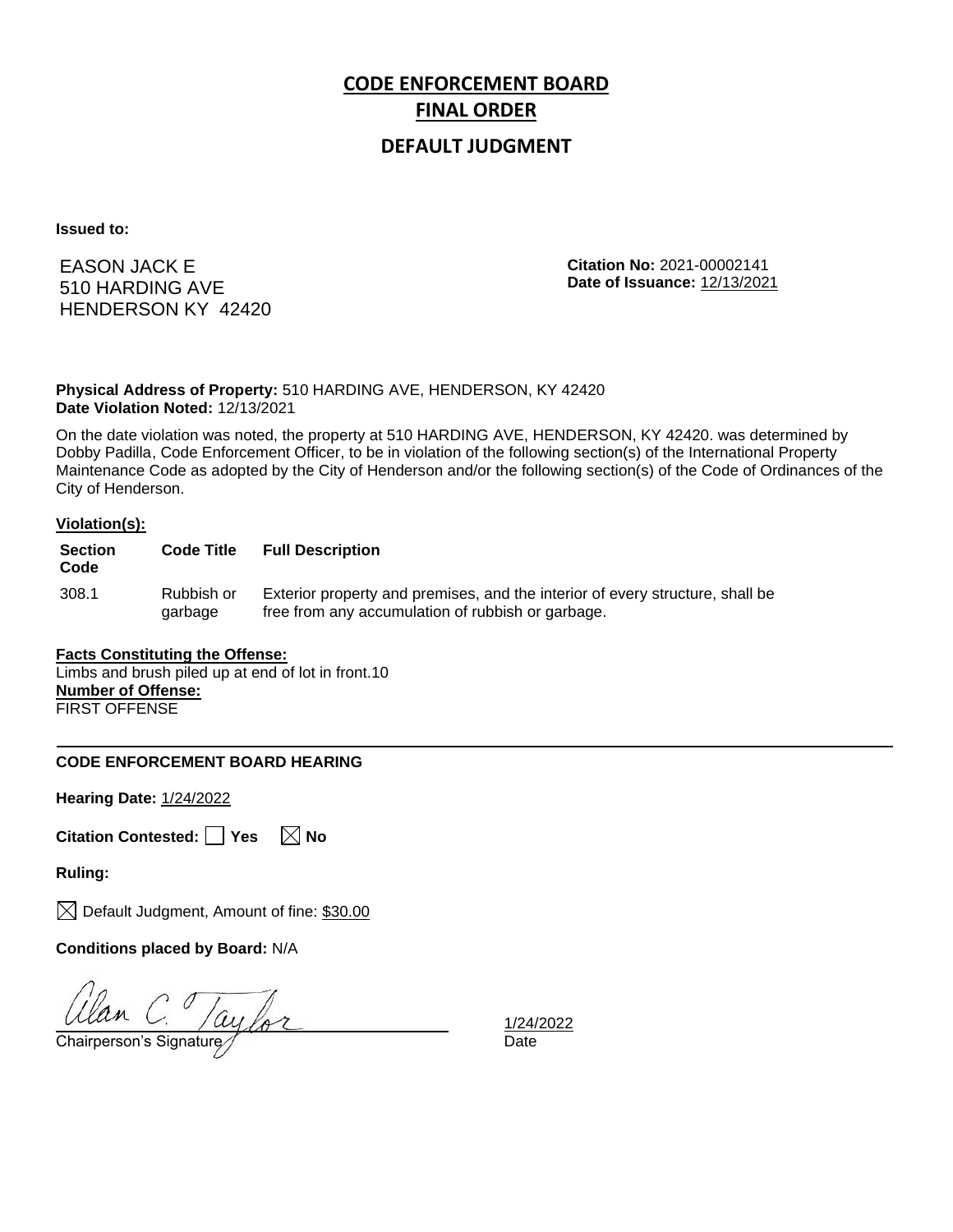# **DEFAULT JUDGMENT**

**Issued to:**

# DEBORAH M BARCLAY 806 CHEROKEE DR HENDERSON KY 42420

**Citation No:** 2021-00002147 **Date of Issuance:** 12/13/2021

**Physical Address of Property:** 806 CHEROKEE DR, Henderson, KY 42420 **Date Violation Noted:** 12/13/2021

On the date violation was noted, the property at 806 CHEROKEE DR, Henderson, KY 42420. was determined by Dobby Padilla, Code Enforcement Officer, to be in violation of the following section(s) of the International Property Maintenance Code as adopted by the City of Henderson and/or the following section(s) of the Code of Ordinances of the City of Henderson.

## **Violation(s):**

| <b>Section</b><br>Code | <b>Code Title</b> | <b>Full Description</b>                                                                                                                                                                                                                                                                                                                                                                                                                                                                                                                                                                                                                                     |
|------------------------|-------------------|-------------------------------------------------------------------------------------------------------------------------------------------------------------------------------------------------------------------------------------------------------------------------------------------------------------------------------------------------------------------------------------------------------------------------------------------------------------------------------------------------------------------------------------------------------------------------------------------------------------------------------------------------------------|
| $15 - 1$               | Clutter           | No resident shall allow materials, described as "clutter," to be stored on their<br>property. The City of Henderson defines "clutter" as any of the following: an<br>accumulation of new or salvaged construction materials, salvaged metal,<br>aluminum, plastic products, wooden or plastic pallets, tools (working or<br>nonworking), auto parts, furniture (in disrepair), appliances, televisions,<br>broken toys, inoperable lawn mowers, motorcycles or all terrain vehicles,<br>shopping carts, bicycles in disrepair or scattered around on the subject<br>property, or any other like materials accumulated in a disorderly, unsightly<br>manner. |

## **Facts Constituting the Offense:**

Mattress by fence **Number of Offense:** FIRST OFFENSE

## **CODE ENFORCEMENT BOARD HEARING**

**Hearing Date:** 1/24/2022

**Citation Contested:** □ Yes  $\ \ \mathbb{\times}$  No

**Ruling:**

 $\boxtimes$  Default Judgment, Amount of fine: \$30.00

**Conditions placed by Board:** N/A

Chairperson's Signature *Date* Date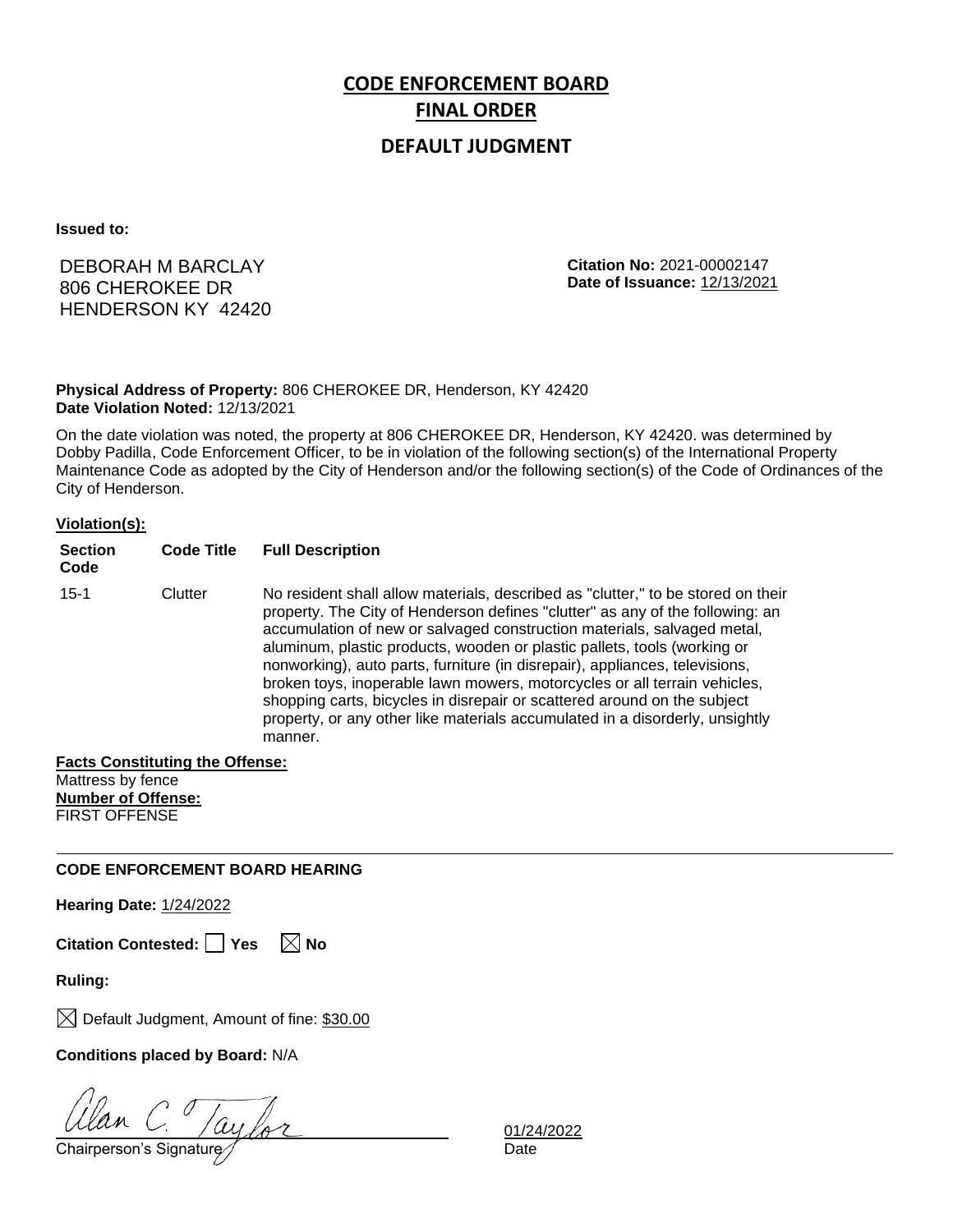# **DEFAULT JUDGMENT**

**Issued to:**

# ARREOLA AUSEVIO SAUSEDO 1230 WASHINGTON ST HENDERSON KY 42420

**Citation No:** 2021-00002153 **Date of Issuance:** 12/20/2021

**Physical Address of Property:** 1232 WASHINGTON ST 01230-, HENDERSON, KY 42420 **Date Violation Noted:** 12/20/2021

On the date violation was noted, the property at 1232 WASHINGTON ST 01230-, HENDERSON, KY 42420. was determined by Dobby Padilla, Code Enforcement Officer, to be in violation of the following section(s) of the International Property Maintenance Code as adopted by the City of Henderson and/or the following section(s) of the Code of Ordinances of the City of Henderson.

### **Violation(s):**

| <b>Section</b><br>Code | <b>Code Title</b> | <b>Full Description</b>                                                                                                                                                                                                                                                                                                                                                                                                                                                                                                                                                                                                                                     |
|------------------------|-------------------|-------------------------------------------------------------------------------------------------------------------------------------------------------------------------------------------------------------------------------------------------------------------------------------------------------------------------------------------------------------------------------------------------------------------------------------------------------------------------------------------------------------------------------------------------------------------------------------------------------------------------------------------------------------|
| $15 - 1$               | Clutter           | No resident shall allow materials, described as "clutter," to be stored on their<br>property. The City of Henderson defines "clutter" as any of the following: an<br>accumulation of new or salvaged construction materials, salvaged metal,<br>aluminum, plastic products, wooden or plastic pallets, tools (working or<br>nonworking), auto parts, furniture (in disrepair), appliances, televisions,<br>broken toys, inoperable lawn mowers, motorcycles or all terrain vehicles,<br>shopping carts, bicycles in disrepair or scattered around on the subject<br>property, or any other like materials accumulated in a disorderly, unsightly<br>manner. |

## **Facts Constituting the Offense:**

Couch and mattress out by alley. **Number of Offense:** FIRST OFFENSE

## **CODE ENFORCEMENT BOARD HEARING**

**Hearing Date:** 1/24/2022

**Citation Contested:** □ Yes  $\ \ \mathbb{\times}$  No

**Ruling:**

 $\boxtimes$  Default Judgment, Amount of fine: \$30.00

**Conditions placed by Board:** N/A

Chairperson's Signature Date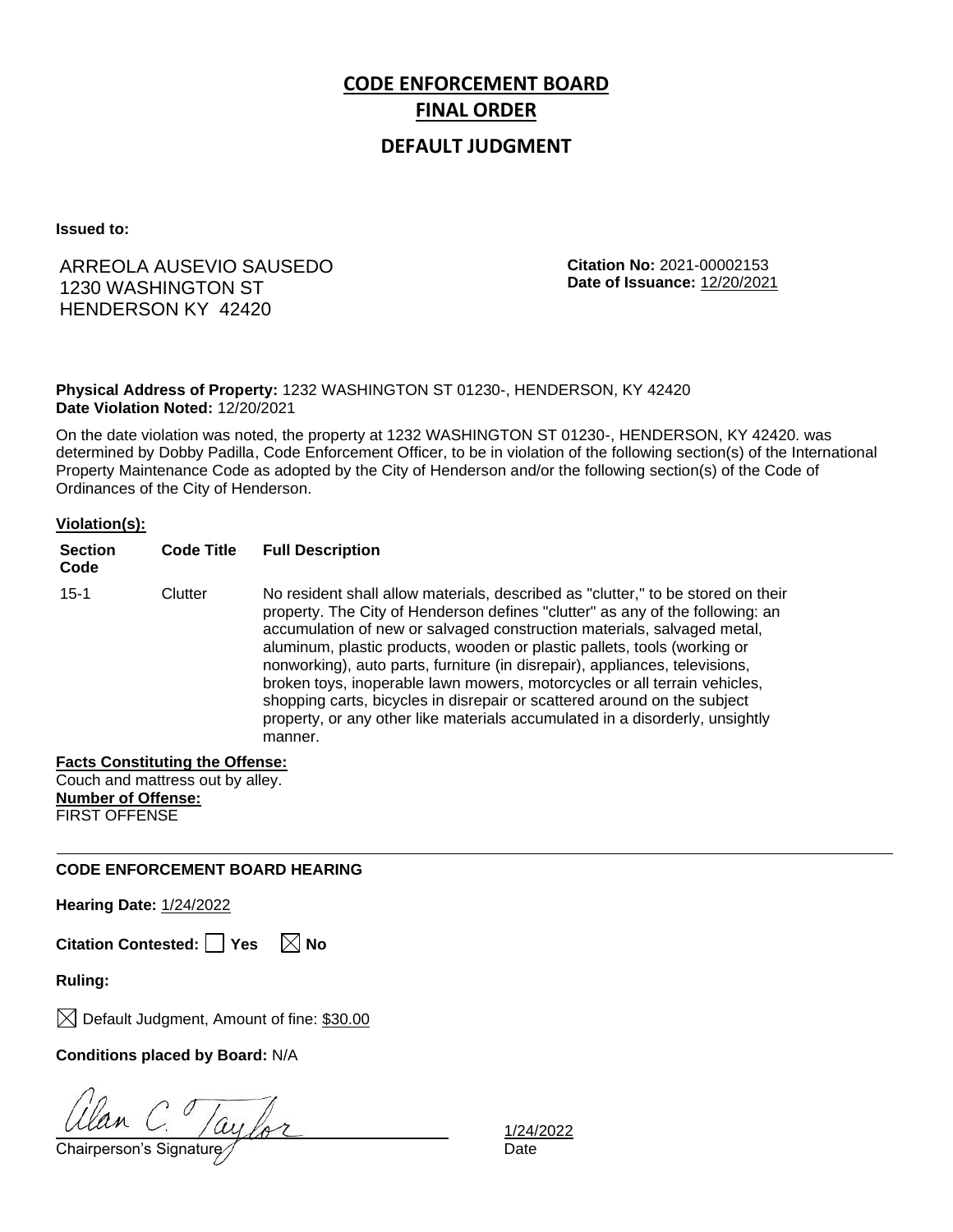# **DEFAULT JUDGMENT**

**Issued to:**

# LANDER PROPERTIES LLC 6042 LAUREL TRAIL HENDERSON KY 42420

**Citation No:** 2021-00002167 **Date of Issuance:** 12/27/2021

**Physical Address of Property:** 1307 HELM ST, HENDERSON, KY 42420 **Date Violation Noted:** 12/27/2021

On the date violation was noted, the property at 1307 HELM ST, HENDERSON, KY 42420. was determined by Dobby Padilla, Code Enforcement Officer, to be in violation of the following section(s) of the International Property Maintenance Code as adopted by the City of Henderson and/or the following section(s) of the Code of Ordinances of the City of Henderson.

### **Violation(s):**

| <b>Section</b><br>Code | <b>Code Title</b>     | <b>Full Description</b>                                                                                                            |
|------------------------|-----------------------|------------------------------------------------------------------------------------------------------------------------------------|
| 308.1                  | Rubbish or<br>garbage | Exterior property and premises, and the interior of every structure, shall be<br>free from any accumulation of rubbish or garbage. |

## **Facts Constituting the Offense:**

Limbs and brush out by alley. **Number of Offense:** FIRST OFFENSE

## **CODE ENFORCEMENT BOARD HEARING**

**Hearing Date:** 1/24/2022

|  | Citation Contested: Yes |  |  | $\boxtimes$ No |  |
|--|-------------------------|--|--|----------------|--|
|--|-------------------------|--|--|----------------|--|

**Ruling:**

 $\boxtimes$  Default Judgment, Amount of fine: \$30.00

**Conditions placed by Board:** N/A

 $\frac{d}{d}$ C.  $\frac{1}{2}$   $\frac{1}{24}$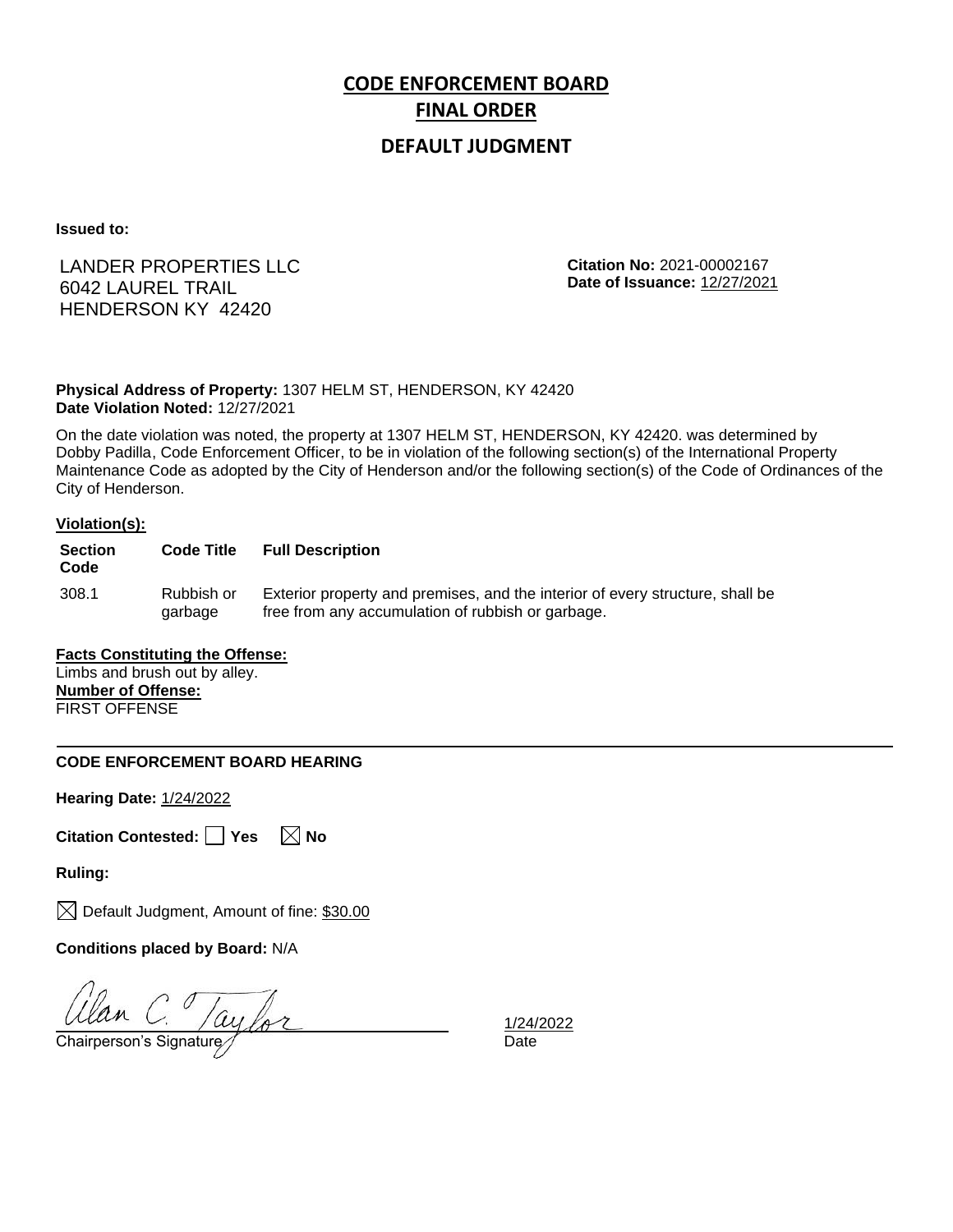# **DEFAULT JUDGMENT**

**Issued to:**

FENDRICK HEIRS 804 FIRST ST HENDERSON KY 42420 **Citation No:** 2021-00002180 **Date of Issuance:** 12/27/2021

**Physical Address of Property:** 711 SIXTH ST, HENDERSON, KY 42420 **Date Violation Noted:** 12/27/2021

On the date violation was noted, the property at 711 SIXTH ST, HENDERSON, KY 42420. was determined by Dobby Padilla, Code Enforcement Officer, to be in violation of the following section(s) of the International Property Maintenance Code as adopted by the City of Henderson and/or the following section(s) of the Code of Ordinances of the City of Henderson.

#### **Violation(s):**

| <b>Section</b><br>Code | <b>Code Title</b>     | <b>Full Description</b>                                                                                                            |
|------------------------|-----------------------|------------------------------------------------------------------------------------------------------------------------------------|
| 308.1                  | Rubbish or<br>garbage | Exterior property and premises, and the interior of every structure, shall be<br>free from any accumulation of rubbish or garbage. |

**Facts Constituting the Offense:** Limbs **Number of Offense:** FIRST OFFENSE

## **CODE ENFORCEMENT BOARD HEARING**

**Hearing Date:** 1/24/2022

|  | Citation Contested:   Yes |  |  |  | $\boxtimes$ No |
|--|---------------------------|--|--|--|----------------|
|--|---------------------------|--|--|--|----------------|

**Ruling:**

 $\boxtimes$  Default Judgment, Amount of fine: \$30.00

**Conditions placed by Board:** N/A

 $\frac{d}{d}$ C.  $\frac{1}{2}$   $\frac{1}{24}$